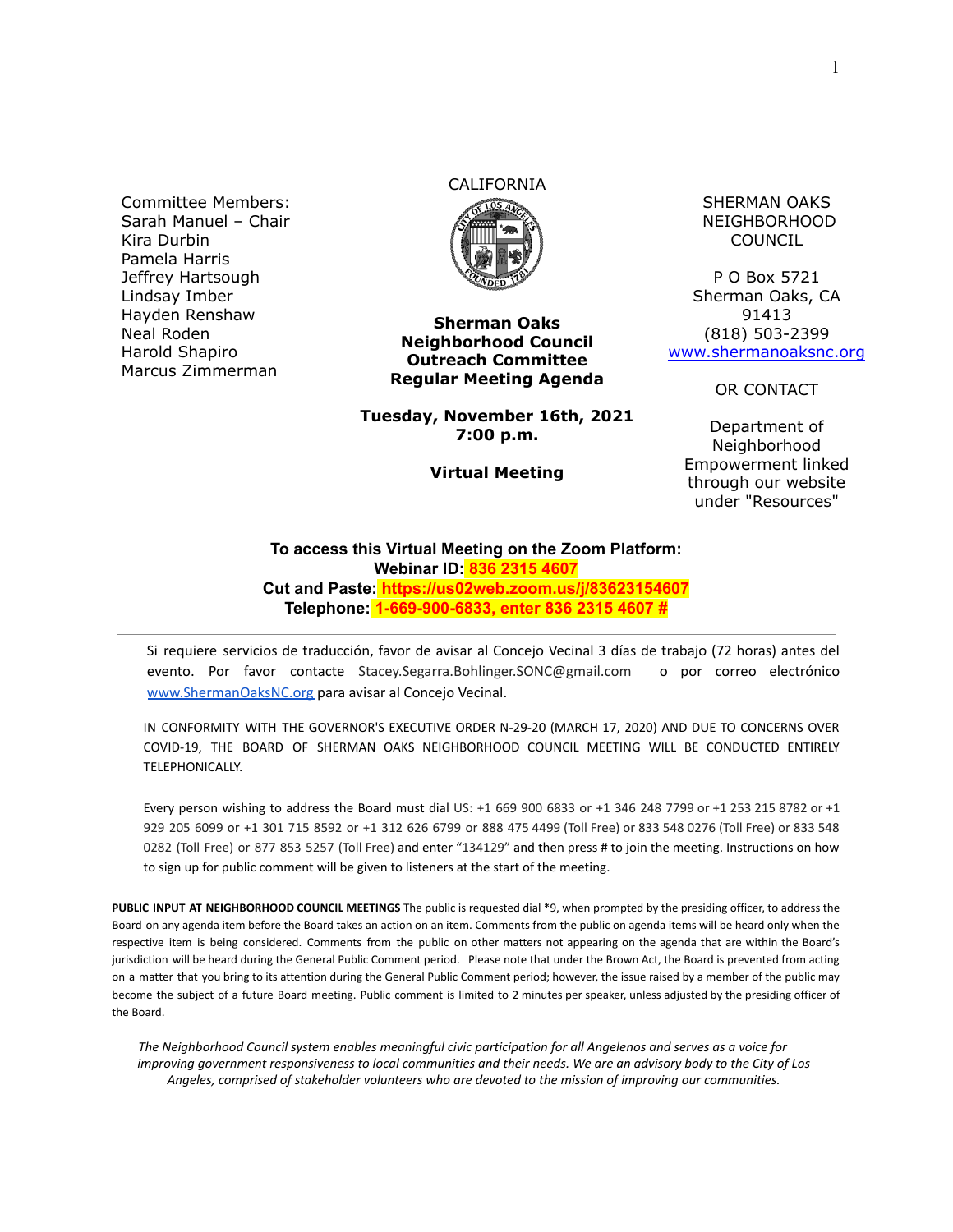### **AGENDA**

- **1. Call to Order and Welcome** Chair, Sarah Manuel
- **2. Roll Call and Introductions** Chair, Sarah Manuel
- **3. Administrative Motions: ACTION ITEM. ROLL CALL VOTE REQUIRED.**
	- A. Approval of Prior Meeting Minutes
		- i. October 19th, 2021 DRAFT Regular Meeting Minutes --
		- **ACTION ITEM. ROLL CALL VOTE REQUIRED.**
	- B. Outreach Committee Roster
		- ii. Removal of former Outreach Member, Marcus Zimmerman **ACTION ITEM. ROLL CALL VOTE REQUIRED.**
- **4. Chair's Report: 3 minutes,** Sarah Manuel
- **5. Project Updates & Discussion (20 minutes)** *Please see supporting documentation.*
	- *1 minute Public Comment for each sub-agendized item.*
	- A. Working Group Kira Durbin, Pamela Harris
	- B. Website & Stakeholder interest form Harold Shapiro, Lindsay Imber
	- C. Newsletter, The Ziff Flyer & Social Media Platform Metrics Sarah Manuel
	- D. Branding Kit Sarah Manuel
	- E. Community Clean Up Neal Roden
	- F. Movies in the Park/ Virtual Movie Experience Jeffrey Hartsough, Sarah Manuel
	- G. Holiday Drive Pamela Harris, Hayden Renshaw
- **6. Public Official Comment: 2 minutes each** *Comments by public officials*
- **7. Public Comment**: **2 minutes each** *Comments by the public on non-agenda items within the SONC Outreach Committee's jurisdiction.*
- **8. Outreach End of Year Review Discussion**
- **9. Business Cards (Assign project lead to research costs and design options).**
- **10. New Business** Introduction topics for consideration of the Outreach Committee
	- at future meetings: (**5 minutes)** *Public Comment for each sub-agendized item.*
	- A. Other items for consideration for next Agenda(s)
	- B. Scavenger Hunt -- Get to know your neighbors and the neighborhood.
	- C. Painting in the Park
	- D. Utility Box Design